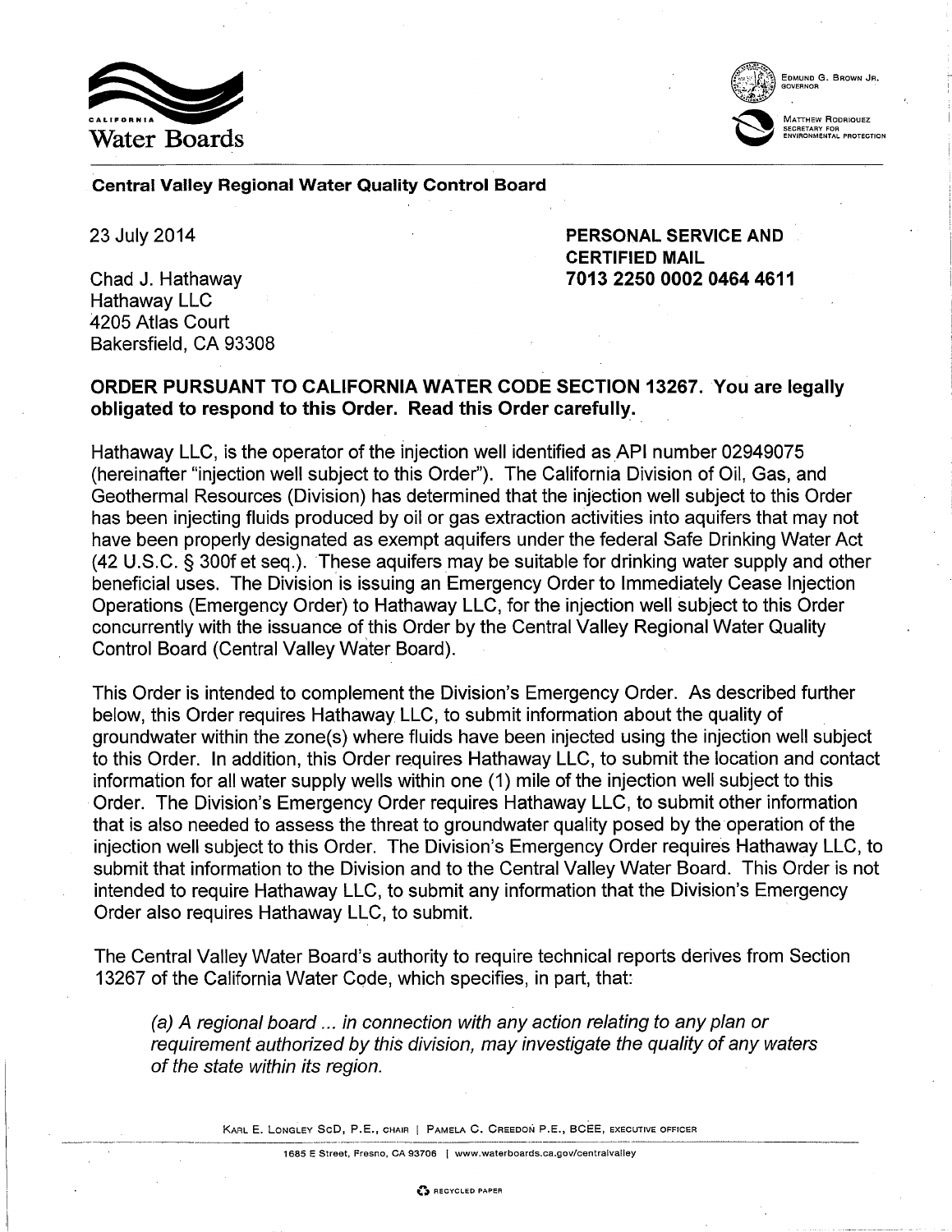(b)(1) In conducting an investigation specified in subdivision (a), the regional board may require that any person who has discharged, discharges, or is suspected of having discharged or discharging, or who proposes to discharge waste within its region... that could affect the quality of waters within its region shall furnish, under penalty of perjury, technical or monitoring program reports which the regional board requires. The burden, including costs, of these reports shall bear a reasonable relationship to the need for the report and the benefits to be obtained from the reports. In requiring those reports, the regional board shall provide the person with a written explanation with regard to the need for the reports, and shall identify the evidence that supports requiring that person to provide the reports.

The Central Valley Water Board is concerned about the potential threat to human health and potential impacts to water quality posed by the discharge of waste associated with the injection of fluids into aquifers that were not properly designated as exempt aquifers under the federal Safe Drinking Water Act and that may be suitable for drinking water supply and other beneficial uses. The technical information and reports required by this Order are necessary to assess the potential threat to human health and potential impacts to water quality. ·The need to understand the potential threat to human health and potential impacts to water quality justifies the need for the information and reports required by this Order. Based on the nature and possible consequences of the discharges of waste, the burden of providing the required information, including reporting costs, bears a reasonable relationship to the need for the report, and the benefits to be obtained. Hathaway LLC, is required to submit this information and reports because it is the operator of the injection well subject to this Order.

## **Under the authority of California Water Code section 13267, the Central Valley Water Board hereby orders Hathaway, LLC, to:**

1. **By 31 July 2014;** submit a work plan that adequately describes the procedures to collect a representative groundwater sample from the injection zone(s) for the injection well subject to this Order. **By 22 August 2014,** submit a technical report with the analyses of each of the groundwater samples, in accordance with the water quality analysis and reporting requirements contained in Attachment A to this Order.

Note: If a representative sample cannot feasibly be collected from one or more of the injection zones for the injection well subject to this Order within the required timeframe (e.g., due to constraints posed by the design of the injection well), then **by 8 August 2014,** submit a technical report demonstrating that collection of a representative sample from those injection zones is not feasible within the required timeframe, and proposing an alternative sampling procedure and expeditious time schedule for obtaining a representative sample of groundwater from those injection zones. Alternative sampling procedures and time schedules are subject to approval by the Assistant Executive Officer of the Central Valley Water Board.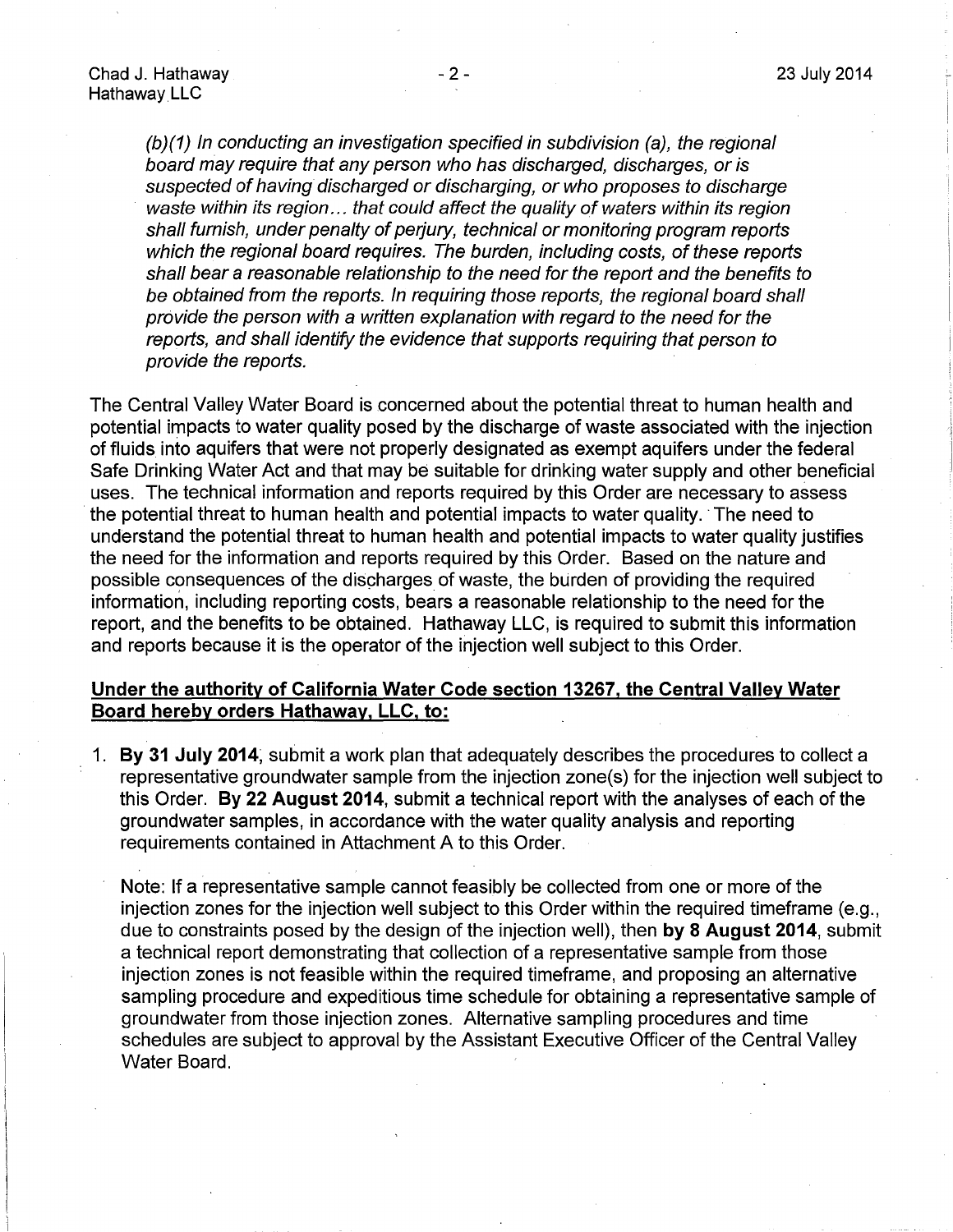- 2. **By 29 August 2014,** submit all previously-obtained analytical data for fluid samples collected from any injection zones within one (1) mile of the injection well subject to this Order.
- 3. **By 29 August 2014,** submit a technical report containing the following:
	- A. A list and location map of all water supply wells within one mile of the injection well subject to this Order.
	- B. All available information for each identified water supply well, including the well owner name and contact information; type of well (i.e., domestic, irrigation, industrial, etc.); status (i.e., active, idle, etc.); well construction; borehole geophysical logs; and all analytical results for any water sample(s) collected from each water supply well. Notify
		- Central Valley Water Board staff within 24 hours upon determination that any water supply well information cannot be obtained from the California Department of Water Resources because it is confidential.

Submissions pursuant to this Order must include the following statement signed by an authorized representative of Hathaway LLC:

"I certify under penalty of Jaw that I have personally examined and am familiar with the information submitted in this document and all attachments and that, based on my inquiry of those individuals immediately responsible for obtaining the information, I believe that the information is true, accurate, and complete. I am aware that there are significant penalties for submitting false information, including the possibility of fine and imprisonment."

The failure to furnish the required report, or the submission of a substantially incomplete report or false information, is a misdemeanor, and may result in additional enforcement actions, including issuance of an Administrative Civil Liability Complaint pursuant to California Water Code section 13268. Liability may be imposed pursuant to California Water Code section 13268 in an amount not to exceed one thousand dollars (\$1 ,000) for each day in which the violation occurs.

Any person aggrieved by this Order of the Central Valley Water Board may petition the State Water Resources Control Board (State Water Board) to review the action in accordance with California Water Code section 13320, The State Water Board must receive the petition by 5:00 p.m., within 30 days after the date of this Order, except that if the thirtieth day following the date of this Order falls on a Saturday, Sunday, or state holiday, the petition must be received by the State Water Board by 5:00 p.m. on the next business day. Copies of the law and regulations, and instructions applicable to filing petitions, may be found at http://www.waterboards.ca.gov/public notices/petitions/water quality/index.shtml, or will be provided upon request.

By 30 July 2014, you must contact Dane S. Johnson of this office at (559) 445-5525 to discuss your proposed work plan and technical report.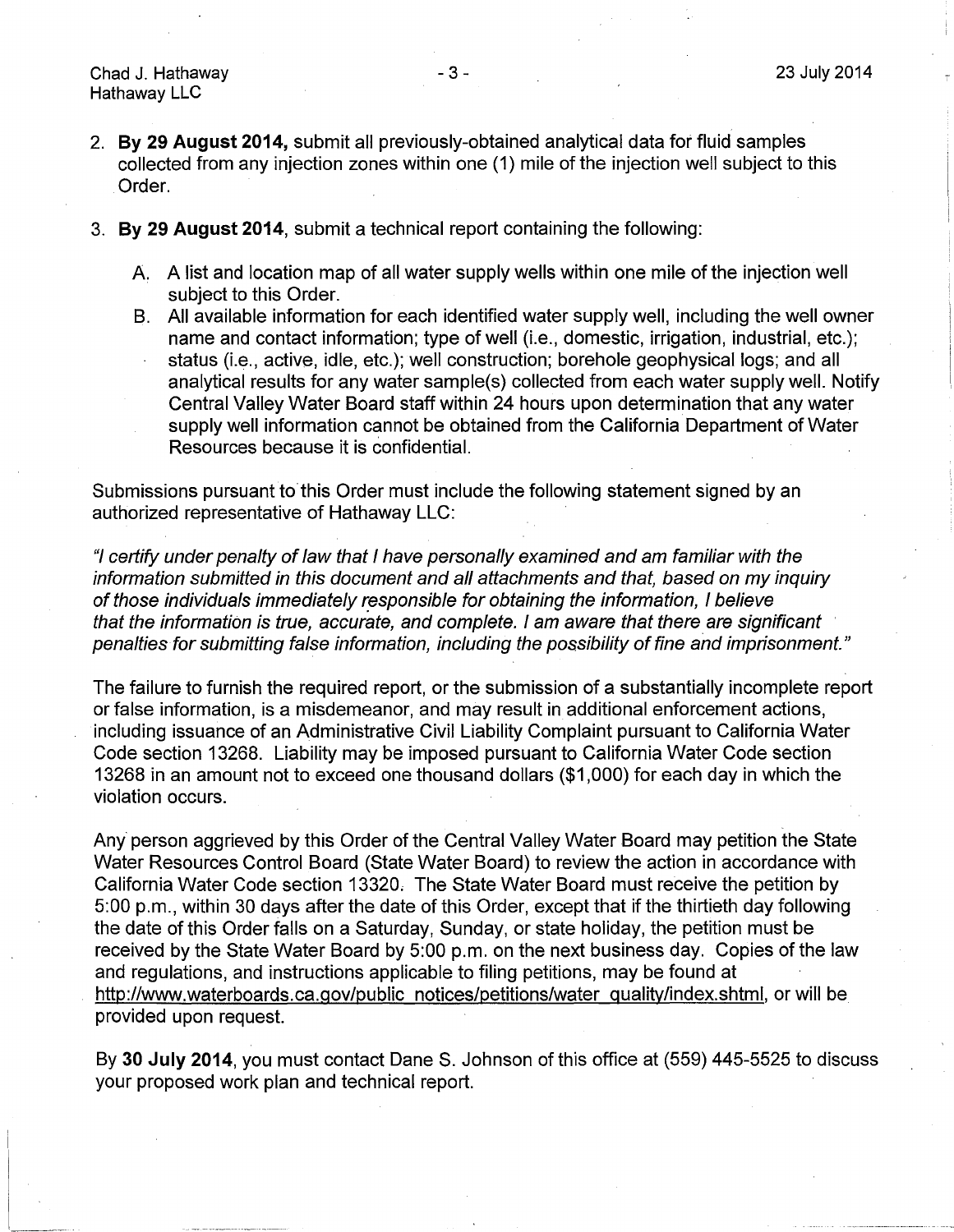Chad J. Hathaway Hathaway LLC

All required technical information must be submitted to the attention of:

Dane S. Johnson Central Valley Water Board 1685 E Street Fresno, CA 93706

In addition, all information is to be copied to the Division, to the attention of:

Steven R. Bohlen, State Oil and Gas Supervisor Department of Conservation, DOGGR 801 K Street Sacramento, CA 95814-3500

Based on the information submitted in the work plan and/or technical report, additional information or action may be required.

Be advised that sections 13260 and 13264 of the California Water Code require any person who proposes to discharge waste that could affect waters of the state to submit a Report of Waste Discharge for any new discharge or change in the character, volume, or location of an existing discharge. Fluids produced by oil or gas extraction activities that can no longer be disposed of in the injection well subject to this Order cannot be discharged to land or waters of the state prior to the issuance of Waste Discharge Requirements, and cannot be discharged to waters of the United States prior to the issuance of an National Pollutant Discharge Elimination System (NPDES) Permit. Failure to comply with these requirements may constitute a misdemeanor under Water Code section 13265 or a felony under Water Code section 13387, and may also subject Hathaway LLC, to judicial or administrative civil liabilities. It is strongly recommended that you contact Central Valley Water Board staff to discuss any proposed changes to the discharge of the fluids that had previously been disposed of in an injection well subject to this Order.

Any questions regarding this matter should be directed to me at (559) 445-5116 or at Clay. Rodgers@waterboards. ca.gov.

May 1. Redgen

Clay L. Rodgers Assistant Executive Officer

Enclosure: Attachment A